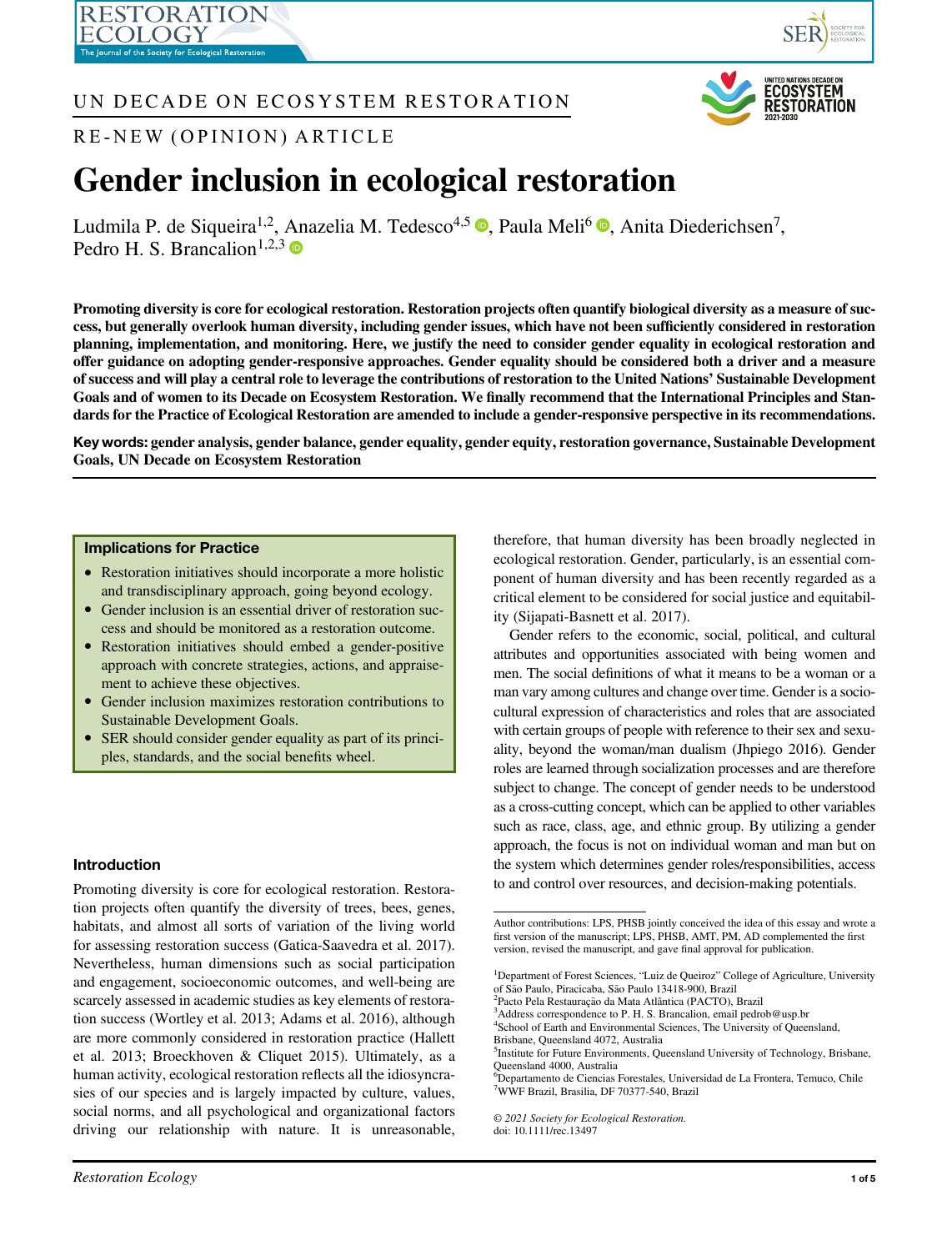The relevance of gender to environment and forest research dates back several decades. It started in the 1980s with the ecofeminist movement and theories (Gaard 2011), which have gradually expanded from the essentialist approach over women and their unique connection with the environment to a broader perspective of participation and decision-making (Manfre & Rubin 2012; Broeckhoven & Cliquet 2015). Despite this, the role that gender play in conservation and restoration activities is crucial (Lau 2020). Gender equality, and empowering all women and girls, are explicitly promoted by the United Nations' Sustainable Development Goal #5. Understanding the gender–environment nexus is not only key to understanding social and environmental inequities and barriers to sustainable development, but to unlocking options for transformative action (UNEP/IUCN 2018), which may play an utmost role for mainstreaming the UN Decade on Ecosystem Restoration (2021–2030).

Here, we justify why the gender dimension also matters on restoration programs and how it can be promoted.

## Why Gender Matters for Restoration

Ecological restoration has advanced globally as a means to deliver benefits for nature and people (Chazdon & Brancalion 2019). However, environmental degradation and restoration benefits do not affect people equally. Institutions, governance structures, and anthropogenic assets regulate the impacts of ecosystem degradation and restoration on human well-being (Díaz et al. 2015). A critical issue for restoration is not only which positive outcomes result from a project but also who benefits from it (Boedhihartono & Sayer 2012). For example, women and children are usually the primary victims of the extreme adverse impact of climate change, and more likely to become climate change refugees (Al-Amin et al. 2019), so climate change mitigation through restoration could be more beneficial to women than to men (Schwerhoff & Konte 2020). Similarly, the vulnerability to water scarcity is also gendered and age-driven, given women's and children's sociocultural responsibility as carriers of water and collectors of firewood for household use in certain countries (Biran et al. 2004; Rao et al. 2019). Consequently, restoration projects focused on climate change mitigation and adaptation, and water and energy security considering the gender issue would be directly beneficial to women. Women and the vulnerable should not only be beneficiaries but also active participants of restoration projects, in the sense that effective social participation can promote a change of values in the relationship of particular social groups with nature (Leopold 2004; Gross 2006; Garzón et al. 2020; Ceccon et al. 2020b). Such an approach has been successfully employed by the Working for Water Program in South Africa, which have expressly addressed social benefits as a central motivation for restoration interventions (Bek et al. 2017).

There is progress in place, as women have increasingly performed leadership roles in restoration (Torre et al. 2019), expanding their traditional involvement in seedling production to other activities such as plant identification, tree planting, project management, and monitoring (Clewell & Aronson 2013; Gregorio & Herbohn 2018). One emblematic example of

women's transformational potential in restoration is that of Wangari Maathai (1940–2011), the only restorationist in history who has won the Nobel Prize, for leading the Green Belt Movement as a response to rural women's needs in Kenya. The movement was motivated to reduce poverty and promote social justice based on restoration and conservation actions (Leigh 2005). In Cameroon, providing technical and material support to women's groups (and their linkages NGOs and knowledge centers) has been considered a "low-hanging fruit" for promoting restoration and would come at a time when urgent on-the-ground progress is needed in restoring degraded lands (Mbile et al. 2019).

In many of the world's most vulnerable and biologically diverse landscapes, women are reasonably well included in restoration projects (e.g. 62% of forest restoration projects in Mexico; Ceccon et al. 2020a). However, their participation is usually limited to performing restoration activities on the ground and underrepresented in management activities such as diagnosis, planning, and monitoring (Ceccon et al. 2020a), thus highlighting important differences from men regarding access to, control over, and use of local natural resources (Leisher et al. 2016). Regarding forest management, women's participation is more likely when institutions are less exclusionary and households more educated, and where economic inequality is diminished across society and genders (Coleman & Mwangi 2013).

In several rural communities, women are often head of households but, compared to men, have low-income generation opportunities, lower education level, little or no participation in land management decisions and are less likely to be landowners. Women own less than 20% of the rural properties in Brazil (IBGE 2017). Integrating gender into restoration requires asking more gender-related questions and making significant adjustments, particularly in project management and decisionmaking (Broeckhoven & Cliquet 2015). Despite recognizing synergies between restoration and gender equality (Coleman & Mwangi 2013; Leisher et al. 2016), strengthening women's capacities, leadership, and social organization is thus critical to engaging them in restoration programs (Sarmiento-Aguirre et al. 2020). Some recent local initiatives promote this strengthening, such as the "Madrinas del Bosque" in Bogota, Colombia, and the "Biocultural Restoration" in Southern Chile.Additionally, a growing body of research suggests that encouraging gender balance enhances forest management effectiveness and sustainability (Mwangi et al. 2011). Embedding gender into restoration activities offers considerable opportunities for integrating restoration initiatives, climate action, and sustainable development commitments (Metcalf et al. 2015; Sijapati-Basnett et al. 2017). The Restoration Opportunities Assessment Methodology, focused on forest and landscape restoration, has already understood this importance and developed gender-responsive restoration guidelines (IUCN 2017).

The inclusion of human dimension may further enhance social cohesion for restoration success (Ota et al. 2020), which can only be achieved if different genders have their needs attended and their unique contribution to restoration mainstreamed. The environmental knowledge and priorities of gender differ and need to be reconciled to achieve restoration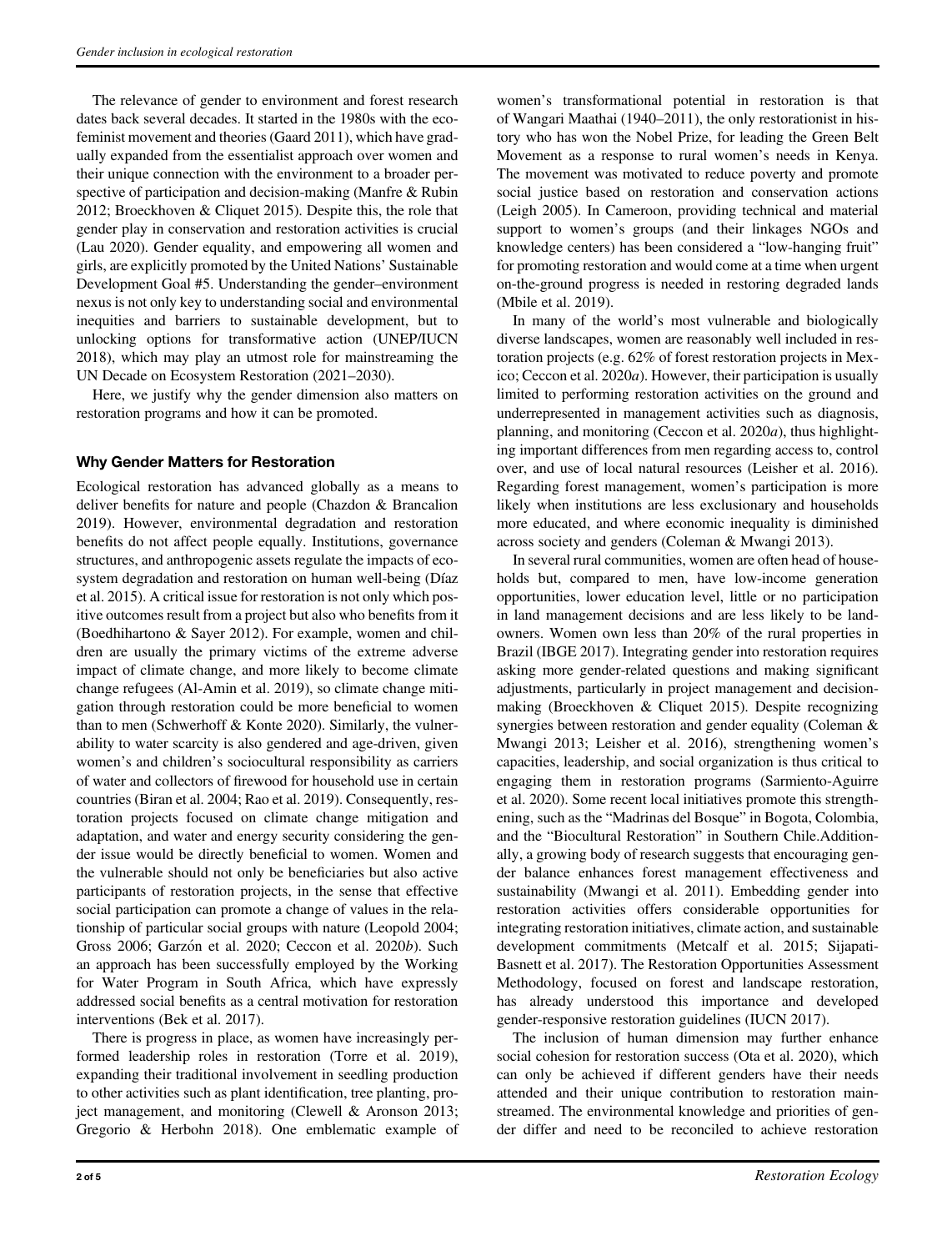goals within territories or landscapes (Boedhihartono & Sayer 2012; Kristjanson et al. 2018). Gender equality should then be considered beforehand as a goal of restoration initiatives, and be subsequently assessed and promoted as a critical determinant of their success. Restoration initiatives that do not embrace the diversity of interests and stakeholders may fail on its core goals (Trigger et al. 2008; Brancalion & Holl 2020) and, more dramatically, may exacerbate the gender or power imbalances within the community. Patrilineality and traditional roles associated with gender can be critical influences in the institutional bricolage that prevents forest landscape restoration from achieving gender equality, mainly when decision-making is culturally attributed to men (Baynes et al. 2019). In Morocco, the scarce involvement of women in restoration relies on familiar constraints and local customs that limit women to be in contact with men (Derak et al. 2018). In South Asia, Agarwal (1997) argues for greater gender inclusion in forest policy and governance, being at the forefront of highlighting gender inequity based on land tenure and property rights and women's socioeconomic vulnerability. Women's participation in the decision-making process of environmental issues related to their territory needs to be addressed and promoted.

Despite all these known and documented advantages of gender inclusion, restoration projects still fail to inform who is benefiting from restoration interventions, and to what extent (Martin & Lyons 2018). This failure can negatively affect both restoration and gender equality. Examining the Global Restoration Network database, Broeckhoven and Cliquet (2015) analyzed the role and extent of the gender dimension in many initiatives and suggested the need for a more gender-inclusive focus.

## Practical Issues on Gender Inclusion

Ecological restoration initiatives need to be designed based on a holistic, transdisciplinary, and inclusive approach (Aronson et al. 2020). To move toward gender inclusion in all aspects of ecosystem restoration, we recommend practical steps to be applied in restoration diagnosis, planning, implementation, and monitoring. One good start is to promote gender mainstreaming, a globally accepted strategy for promoting gender equality that includes legislation, policies, or programs in all areas and at all levels (UN 1997). In addition, the adoption of well-established tools currently applied in other fields of knowledge, such as gender analysis models, is particularly indicated, as it allows using existing tools, benchmarking successful cases, and put restoration in the context of other human activities. Gender analysis is the cornerstone of gender mainstreaming and should be the first step in a gender integration process (Jhpiego 2016). This analysis constitutes a strategic socioeconomic framework applied to understand gender roles and relations in different social life dimensions, such as access to assets, beliefs and perceptions, practices and participation, legal instruments and policies, and power and influence (USAID 2013).

In this sense, gender analysis models are worth considering appraising gender inequality, promote effective participation of women, and could be incorporated in the stakeholder engagement process/principle. This analysis also provides baseline information, a critical component for measuring success. There are a number of gender analysis frameworks that can guide the analysis of gender relevant information and each framework is based on a set of assumptions about how gender is constituted and how an understanding of gender can lead to better outcomes and greater equality (Manfre & Rubin 2012). A well-established gender analysis, the social relations approach, is adopted by the European Union and the Center

Box 1 How the Atlantic Forest Restoration Pact in Brazil addressed gender inclusion.

To illustrate the practical application of a gender inclusion framework in a restoration program, we present here the case study of the Atlantic Forest Restoration Pact (PACT) in Brazil, a multistakeholder coalition of more than 300 organizations working collaboratively to restore 15 million hectares by 2050 (Melo et al. 2013). This coalition created the Gender Inclusion Working Group, with the general aim of shifting the PACT's vision from gender-blind to gender-responsive. The transformation strategy of the group was based on critical theory, which focus on the reflective assessment of society, social structures, and systems of power to challenge current social inequalities, and social relations approach, through which it explored the root causes of gender inequality in member organizations and proposed solutions to address its systemic and structural causes. This working group was structured on three pillars: (1) capacity building, (2) communication, and (3) political incidence.

Capacity-building activities were focused on the dissemination and adoption of the theoretical framework used for promoting gender equity in the Pact, engaging key stakeholders in the process. A booklet on gender perspective— "Semeando Equidade" (Planting equity)—was produced to support capacity building activities (Pacto pela Restauração da Mata Atlântica & IUCN 2017). On the communication front, the working group created the blog "Mulheres de ImPACTO" (Women of ImPACT) to consolidate and disseminate the working group ideas by creating awareness about the gender-sensitive approach inside and outside the group. Finally, the working group participated in multiple policy fora and influenced adopting the first genderresponsive approach in a major Brazilian policy, the National Biodiversity Strategy and Action Plan.

These activities resulted in a progressive change in the importance of gender inclusion that can be demonstrated through the following achievements: (1) a chapter on gender and diversity inclusion in the restoration was included in the Brazilian Platform on Biodiversity and Ecosystem Services (the national branch of IPBES), (2) a playroom was pioneering included in the SER conference in Brazil 2017, creating a family-friend environment to support equal participation of men and women in the conference, and (3) a woman was elected as the national coordinator of the PACT.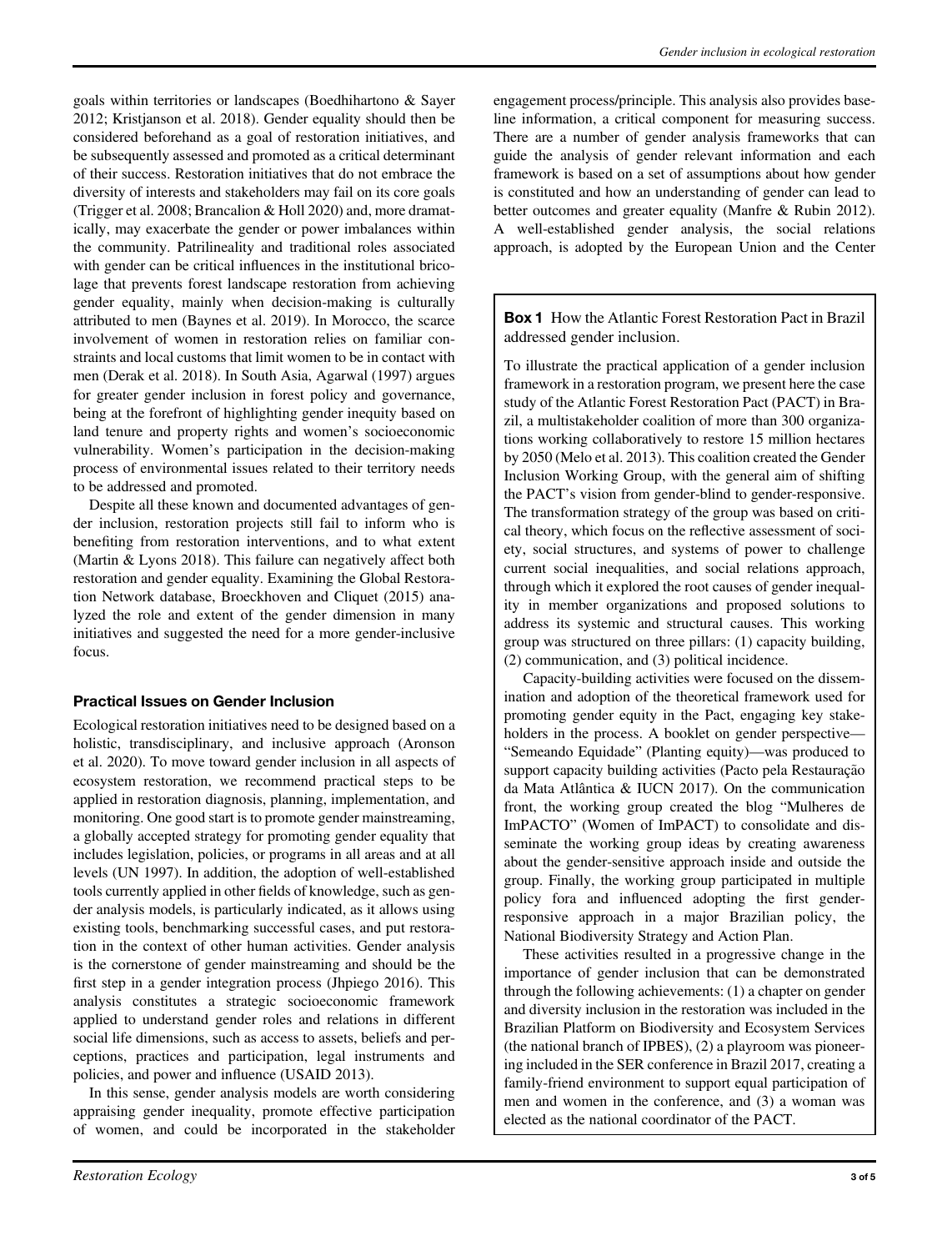for International Forestry Research and classifies the levels of engagement as gender blind, neutral, sensitive, and positive. These categories are valuable to assess gender consideration in restoration initiatives, being useful for progress tracking, financing, and reporting (Box 1). Gender analysis describes existing gender relations in a particular context, clarifies how gender roles and relations create opportunities or obstacles for achieving targeted objectives, and identifies ways to address disparities between men and women (Manfre & Rubin 2012).

#### Recommendations and the Way Forward

We recommend that the International Principles and Standards for the Practice of Ecological Restoration (Gann et al. 2019) are amended to include a gender-responsive perspective in its recommendations, aiming at intentionally driving changes toward a gender-inclusive restoration approach. This inclusion will ultimately lead to a change in on-the-ground projects, catalyzing social justice and equitability as a desired result of ecological restoration, maximizing restoration outcomes for biodiversity and ecosystem services. The United Nations' Sustainable Development Goals (SDGs) explicitly address ecological restoration, especially as part of SDGs 13 (Tracker 2020), 14 (life below water), and 15 (life on land), and also gender inclusion, with a specific goal on it (SDG 5, gender equality). Gender inclusion in ecological restoration could then be a winwin solution for promoting cross-cutting achievements of the SDGs and effectively demonstrate its broad positive benefits to promote diversity and equality. The United Nations Decade on Ecosystem Restoration offers the perfect momentum for the evolution of restoration to a gender-positive activity, an opportunity not to be missed.

Concluding, ecological restoration cannot be neutral. Gender equality should be considered both a driver and a measure of success and will play a central role to leverage the contributions of restoration to the United Nations' SDGs and of women to its Decade on Ecosystem Restoration.

#### Acknowledgments

We thank R. Chazdon for her helpful comments. L. P. S. and P. H. S. B. acknowledge the São Paulo Research Foundation (FAPESP, grant #2018/18416-2), and P. M. thanks the Fondecyt (grant #11191021) for financial support. A. M. T. is supported by a University of Queensland Research Training Scholarship.

## LITERATURE CITED

- Adams C, Rodrigues ST, Calmon M, Kumar C (2016) Impacts of large-scale forest restoration on socioeconomic status and local livelihoods: what we know and do not know. Biotropica 48:731–744
- Agarwal B (1997) "Bargaining" and gender relations: within and beyond the household. Feminist Economics 3:1–51
- Al-Amin AKMA, Akhter T, Islam AHMS, Jahan H, Hossain MJ, Prodhan MMH, Mainuddin M, Kirby M (2019) An intra-household analysis of farmers' perceptions of and adaptation to climate change impacts: empirical evidence from drought prone zones of Bangladesh. Climatic Change 156: 545–565
- Aronson J, Goodwin N, Orlando L, Eisenberg C, Cross AT (2020) A world of possibilities: six restoration strategies to support the United Nation's Decade on Ecosystem Restoration. Restoration Ecology 28:730–736
- Baynes J, Herbohn J, Gregorio N, Unsworth W, Tremblay EH (2019) Equity for women and marginalized groups in patriarchal societies during forest landscape restoration: the controlling influence of tradition and culture. Environmental Conservation 46:241–246
- Bek D, Nel E, Binns T (2017) Jobs, water or conservation? Deconstructing the green economy in South Africa's Working for Water Programme. Environmental Development 24:136–145
- Biran A, Abbot J, Mace R (2004) Families and firewood: a comparative analysis of the costs and benefits of children in firewood collection and use in two rural communities in sub-Saharan Africa. Human Ecology 32:1–25
- Boedhihartono AK, Sayer J (2012) Forest landscape restoration: restoring what and for whom? Pages 309–323. In: Stanturf J, Lamb D, Madsen P (eds) Forest landscape restoration. World Forests. Vol 15. Springer, Dordrecht, The Netherlands
- Brancalion PHS, Holl KD (2020) Guidance for successful tree planting initiatives. Journal of Applied Ecology 57:2349–2361
- Broeckhoven N, Cliquet A (2015) Gender and ecological restoration: time to connect the dots. Restoration Ecology 23:729–736
- Ceccon E, Méndez-Toribio M, Martínez-Garza C (2020a) Social participation in forest restoration projects: insights from a national assessment in Mexico. Human Ecology 48:609–617
- Ceccon E, Rodríguez León CH, Pérez DR (2020b) Could 2021-2030 be the decade to couple new human values with ecological restoration? Valuable insights and actions are emerging from the Colombian Amazon. Restoration Ecology 28:1036–1041
- Chazdon R, Brancalion P (2019) Restoring forests as a means to many ends. Science 365:24–25
- Clewell AF, Aronson J (2013) Ecological restoration: principles, values, and structure of an emerging profession. Island Press, Washington D.C.
- Coleman EA, Mwangi E (2013) Women's participation in forest management: a cross-country analysis. Global Environmental Change 23:193–205
- Derak M, Corina J, Taiqui L, Aledo A (2018) A proposed framework for participatory forest restoration in semiarid areas of North Africa. Restoration Ecology 26:18–25
- Díaz S, Demissew S, Joly C, Lonsdale WM, Larigauderie A (2015) A Rosetta stone for nature's benefits to people. PLoS Biology 13:e1002040
- Gaard G (2011) Ecofeminism revisited: rejecting essentialism and re-placing species in a material feminist environmentalism. Feminist Formations 23: 26–53
- Gann GD, Mcdonald T, Walder B, Aronson J, Nelson CR, Jonson J, et al. (2019) International principles and standards for the practice of ecological restoration. Second edition. Restoration Ecology 27:S1–S46
- Garzón NV, Rodríguez León CH, Ceccon E, Pérez DR (2020) Ecological restoration-based education in the Colombian Amazon: toward a new society–nature relationship. Restoration Ecology 28:1053–1060
- Gatica-Saavedra P, Echeverría C, Nelson CR (2017) Ecological indicators for assessing ecological success of forest restoration: a world review. Restoration Ecology 25:850–857
- Gregorio N, Herbohn J (2018) Implementing the national greening program in the Philippines: lessons learned. Current Conservation 12:25–28
- Gross M (2006) Beyond expertise: ecological science and the making of socially robust restoration strategies. Journal for Nature Conservation 14:172–179
- Hallett LM, Diver S, Eitzel MV, Olson JJ, Ramage BS, Sardinas H, Statman-Weil Z, Suding KN (2013) Do we practice what we preach? Goal setting for ecological restoration. Restoration Ecology 21:312–319
- IBGE (2017) Censo Agropecuário 2017. IBGE, Brasilia, Brazil
- IUCN (2017) Gender-responsive restoration guidelines: a closer look at gender in the restoration opportunities assessment methodology. IUCN, Gland, Switzerland
- Jhpiego (2016) Gender analysis. [https://gender.jhpiego.org/analysistoolkit/](https://gender.jhpiego.org/analysistoolkit/gender-analysis/) [gender-analysis/](https://gender.jhpiego.org/analysistoolkit/gender-analysis/)